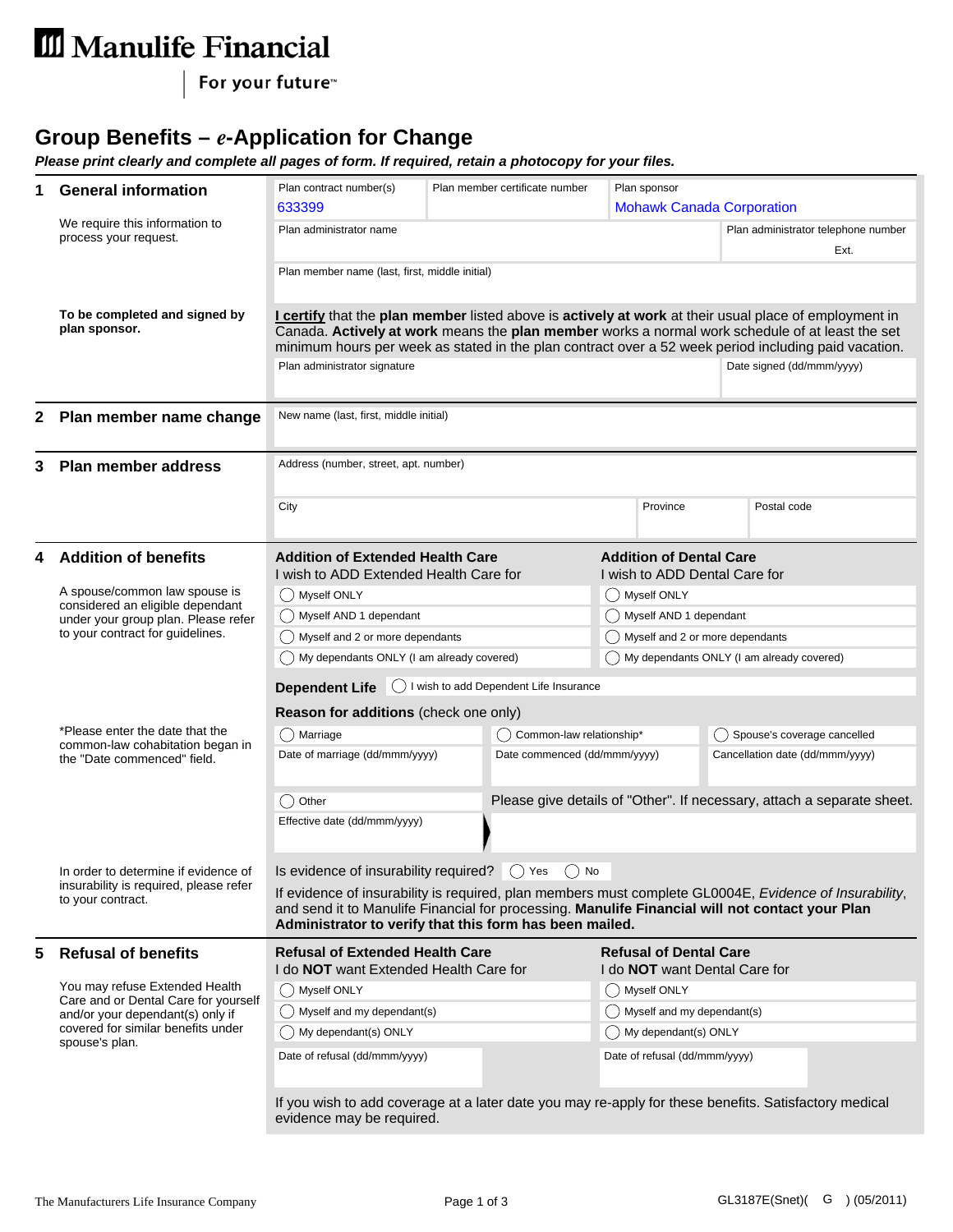| 6 | <b>Termination of dependent</b><br>coverage                                                                                                                                                                         | wish to terminate coverage for a specific dependant(s) (see section 9)                                                                                          |                                             |                                                                                     |                                  |          |                                      |  |
|---|---------------------------------------------------------------------------------------------------------------------------------------------------------------------------------------------------------------------|-----------------------------------------------------------------------------------------------------------------------------------------------------------------|---------------------------------------------|-------------------------------------------------------------------------------------|----------------------------------|----------|--------------------------------------|--|
|   |                                                                                                                                                                                                                     | I wish to terminate ALL coverages for ALL dependants                                                                                                            |                                             |                                                                                     | Please change coverage to single |          |                                      |  |
|   |                                                                                                                                                                                                                     | Effective date of termination (dd/mmm/yyyy)                                                                                                                     |                                             |                                                                                     |                                  |          |                                      |  |
|   |                                                                                                                                                                                                                     | Reason for termination                                                                                                                                          |                                             |                                                                                     |                                  |          |                                      |  |
|   | <b>For Quebec residents</b><br>(age 65 or over)                                                                                                                                                                     | () I am participating in the RAMQ drug plan provided by the Quebec government<br>I am NOT participating in the RAMQ drug plan provided by the Quebec government |                                             |                                                                                     |                                  |          |                                      |  |
| 8 | <b>Co-ordination of benefits</b>                                                                                                                                                                                    | <b>Spousal Health</b><br>Coverage                                                                                                                               |                                             | Does your spouse have health coverage<br>()Yes<br>under his/her own insurance plan? |                                  | $( )$ No | Effective date (dd/mmm/yyyy)         |  |
|   | This information is important for the<br>correct adjudication of your claims.<br>Complete sections 8 and 9 only if<br>you are required to enrol your<br>spouse and children, and you need<br>to change information. | Does your spouse have dental coverage<br><b>Spousal Dental</b><br>under his/her own insurance plan?<br>Coverage                                                 |                                             |                                                                                     | ()Yes                            | $()$ No  | Effective date (dd/mmm/yyyy)         |  |
|   |                                                                                                                                                                                                                     | Does your spouse's health/dental plan cover:                                                                                                                    |                                             |                                                                                     |                                  |          |                                      |  |
|   |                                                                                                                                                                                                                     | <b>Health</b>                                                                                                                                                   | <b>Dental</b>                               |                                                                                     |                                  |          |                                      |  |
|   |                                                                                                                                                                                                                     |                                                                                                                                                                 | $\left(\begin{array}{c} \end{array}\right)$ | Your spouse only                                                                    |                                  |          |                                      |  |
|   |                                                                                                                                                                                                                     |                                                                                                                                                                 | $(\ )$                                      | Your spouse and yourself only                                                       |                                  |          |                                      |  |
|   |                                                                                                                                                                                                                     |                                                                                                                                                                 |                                             | Your spouse and children only                                                       |                                  |          | Spouse's date of birth (dd/mmm/yyyy) |  |
|   |                                                                                                                                                                                                                     |                                                                                                                                                                 |                                             | Your spouse, you and your children                                                  |                                  |          |                                      |  |
|   | 9 Family information                                                                                                                                                                                                | Complete this section only when you are changing information pertaining to dependants that have                                                                 |                                             |                                                                                     |                                  |          |                                      |  |

previously been enrolled OR when you are adding/deleting a dependant. If more than 4 children, please attach a separate listing.

| Change<br>type code<br>A/D/C | <b>Effective date of</b><br>change | Spouse/child name             | Date of<br><b>birth</b> | Sex                          | Relationship<br>code<br>H/W/S/C | <b>Full-time</b><br>student? |
|------------------------------|------------------------------------|-------------------------------|-------------------------|------------------------------|---------------------------------|------------------------------|
| (see below)                  | (dd/mmm/yyyy)                      | (last, first, middle initial) | (dd/mmm/yyyy)           | $(M \text{ or } F)$          | (see below)                     | (Yes or No)                  |
|                              |                                    | spouse                        |                         | $\bigcirc$ M<br>$\bigcirc$ F |                                 | N/A                          |
|                              |                                    | child                         |                         | $\bigcirc$ M<br>$\bigcirc$ F |                                 | ()Yes<br>) No                |
|                              |                                    | child                         |                         | $\bigcirc$ M<br>$\bigcirc$ F |                                 | Yes (<br>()No                |
|                              |                                    | child                         |                         | $\bigcirc$ M<br>$\bigcirc$ F |                                 | ()Yes<br>) No                |
|                              |                                    | child                         |                         | $\bigcirc$ M<br>$\bigcirc$ F |                                 | Yes (<br>) No                |

**Change type codes: A** = Add, **C** = Change, **D** = Delete **Relationship codes: H** = Husband, **W** = Wife, **S** = Common-law spouse, **C** = Child

**If a dependant is disabled and over-age, please complete GL0514E,** *Application for Over-Age Disabled Dependant Coverage***. If a dependant is an over-age student, please complete GL4408E,** *Request for Termination of Over-age Student Dependant***.**

| 10 Beneficiary designation | Should you wish to change you beneficiary designation, please complete and sign GL1435E,<br><b>Beneficiary Designation.</b>                                                                                                 |                    |                       |                     |             |  |  |
|----------------------------|-----------------------------------------------------------------------------------------------------------------------------------------------------------------------------------------------------------------------------|--------------------|-----------------------|---------------------|-------------|--|--|
| 11a Direct deposit         | Complete the following section if you would like to sign up for direct deposit of your claim payments.                                                                                                                      |                    |                       |                     |             |  |  |
|                            | Name of financial institution                                                                                                                                                                                               |                    |                       |                     |             |  |  |
|                            | Address (number, street)                                                                                                                                                                                                    |                    | City                  | Province            | Postal code |  |  |
|                            | Transit number (5 digits)                                                                                                                                                                                                   | Institution number |                       | Bank account number |             |  |  |
|                            | The illustration shows the MICR encoding used on<br><b>III</b> Manulife Bank<br>standard cheques. The labels help you identify the<br>500 KING ST. NORTH<br>codes to enter.<br><b>N2J 4C6</b><br>WATERLOO, ONTARIO<br>MEMO. |                    |                       |                     |             |  |  |
|                            | #"108#" #01122#540# 00011#00111#"<br>Transit number                                                                                                                                                                         | Institution number | <b>Account number</b> |                     |             |  |  |